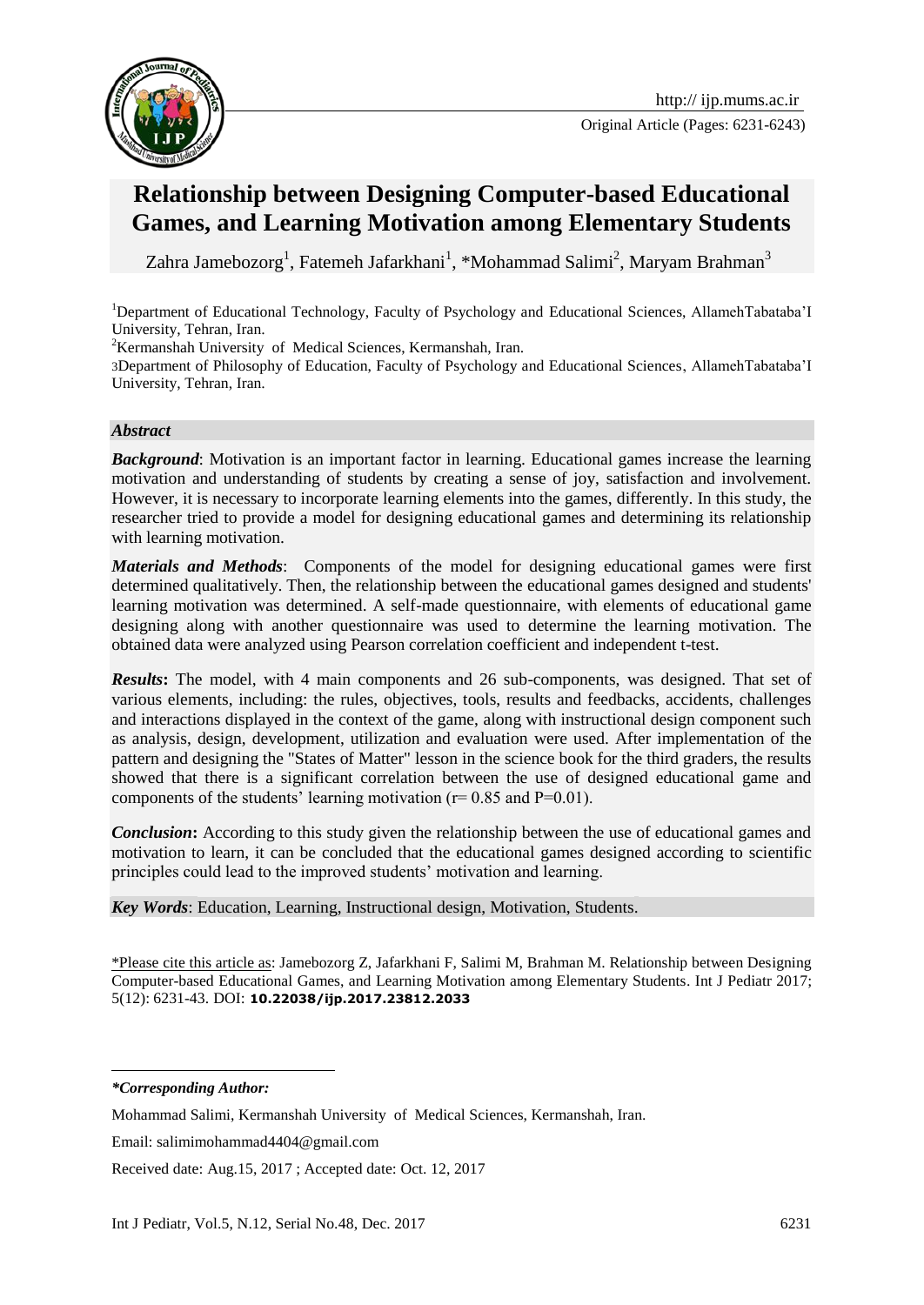### **1- INTRODUCTION**

 The use of learning-based structures in teaching and designing learning environments based on the thinking and motivation will lead to the learners' meaningful and quality learning. Arrangement of proper elements in the learning environment can be a driving force to enhance the learning enthusiasm, spontaneity, self-discovery and inner control (1, 2). According to Cooper (1955) admits that the teaching skills include subskills such as communication, motivation, reinforcement, questioning, and classroom management (3). Learners' motivation to increase the level of participation and their learning activities are very important. Motivation is the force that creates, maintains and guides the behavior (4).

It affects learning and academic achievement. On the other hand, factors such as age, curriculum subjects, content organization procedure, learning environment, teachers, and interactions with learners can vary from person to person, as far as motivation to learn is concerned (5). Motivation is either internal (intrinsic), or external (extrinsic). Internal motivation is the intrinsic arguments and a tendency toward action, while external motivation is the extrinsic rewards that a person receives in exchange for an action (6). Seven factors are effective in improving internal motivation, including challenge, curiosity, control, fantasy, competition, participation, and recognition (7). *Challenge:* The factor of challenge requires the attention of the learner in the learning environment. *Curiosity*: Learner's interactions with the learning environment, stimulation of curiosity and following up the interesting things in the environment that lead to the increased motivation. *Control*: The factor of control is based on the fact that people like to have control over their fate. This requires a relationship of cause and effect, allowing the learner to select the learning theme, and the manner to learn it. Imagination: requires that learners use the images to motivate behavior, such as building a game that allows the learners imagine themselves, as users of information, in the real-world environments. *Competition*: This element allows learners to feel satisfaction through comparing themselves with others. *Participation*: Improves learners' satisfaction through helping others. *Recognition*: Upon recognition of the success of learners, a sense of satisfaction is achieved through helping others. Four important motivational theories include behavioral, socio-cognitive, humanistic, and humanism theory. Development of educational computer-based games is one of the manifestations of technological progress in the contemporary era. In recent decades, these games has attracted the attention of many educational leaders, so that they believe the computer games for the current digital generation could be the cause of increased motivation and understanding in students in the educational environments (7).

The factors associated with hesitation of educational experts in choosing educational games include questions such as how to design educational games that increase the participation and motivation of learners to learn in the teaching and learning process, how to promote the games based on the special needs, and how to design the games capable of solving the problems. In general, creation of the games and stimulants does not follow a specific production process. Rather, it needs to build and promote the mental models that are both new and complicated. Prensky (2007) introduced six digital features that a digital game must have, so that it can be considered a meaningful game (8). He suggests that a digital game should include rules, objectives and tools, results, and feedbacks, conflicts, and competitions, challenges and contrasts, interactions, and the spectacle (or the story). A proper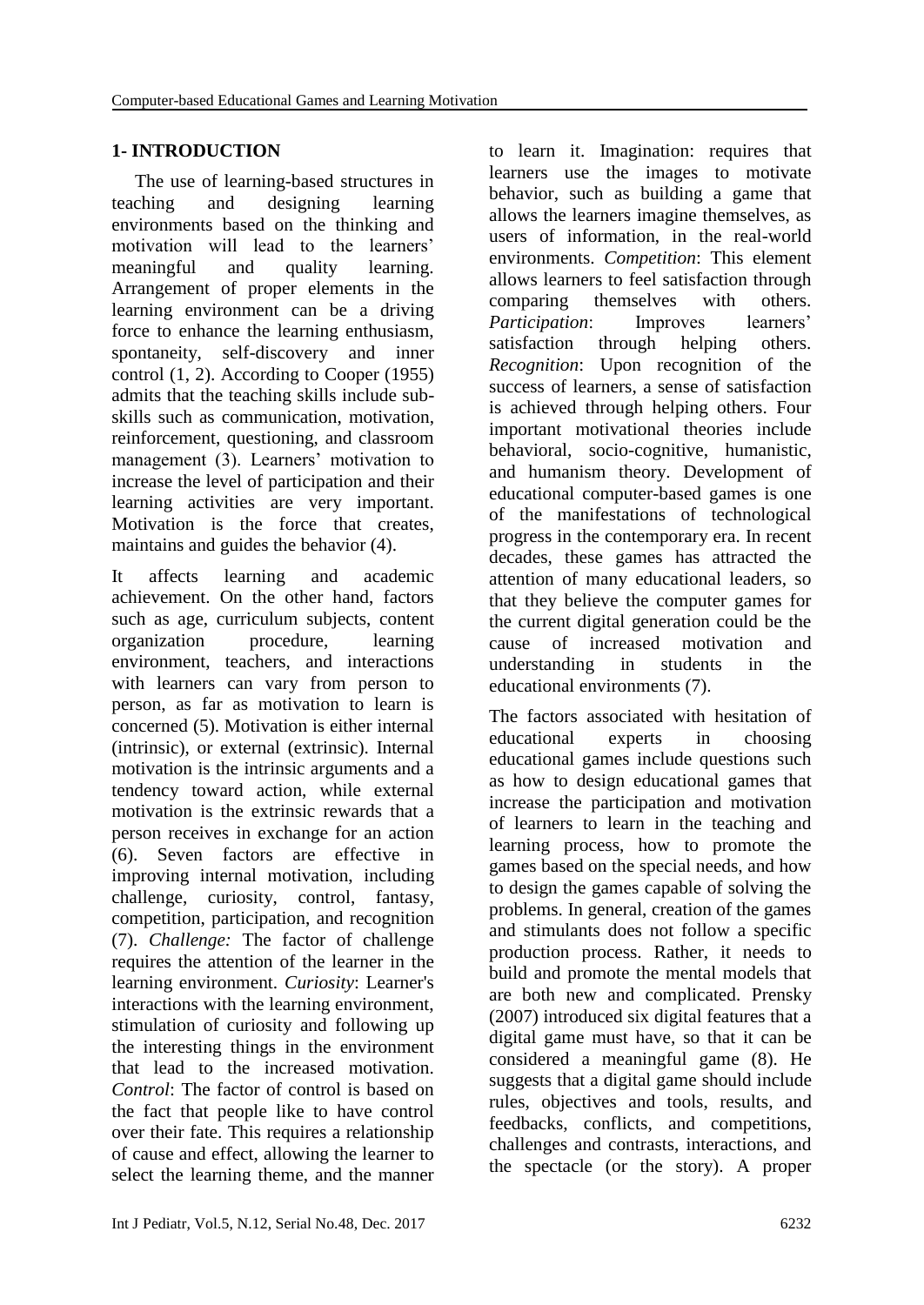planning is required to be able to integrate these factors in educational topics and to apply them. The elements of general pattern of instructional designing that include analysis, designing, implementation and evaluation can be used to design an educational game with 6 features proposed by Prensky. In this research, while determining the elements of the model, its administrative framework is displayed. Then, the relationship between the designed game and motivation to learn is specified according to the selfdetermination theory (8). In a study in 2013, Aminifar et al. evaluated the effect of computer games on mathematical achievement and motivation of second grade middle school students (9). The results of this study showed that those teaching methods that are based on computer games, are effective in math achievement, motivation of progress and attitude toward math. Parseh et al. conducted a research in 2012 entitled "evaluation and comparison of the effects of educational computer games and traditional chemistry games on the motivation and academic achievement of first year high school male students", and compared it with conventional methods of teaching (10).

The results showed that there is no significant difference between those teaching methods that are based on educational computer games and traditional teaching methods in terms of students' learning enhancement. However, the use of educational games in teaching was effective in increasing students' motivation. Dehghanzadeh et al. conducted a study in 2015 and the aim of this study was to determine the relationship between gaming experience, digital self-efficacy and challenges of primary school teachers with the use of computer game-based learning (11). The results showed that there is a significant positive relationship between the gaming experience of the teachers and the use of these games. There is also a significant positive relationship between self-efficacy and the use of computer games, as well as a negative and significant relationship between computer games self-efficacy of teachers and teachers' inner challenges in applying these games. Moradi and Maleki conducted a study in 2015 and results showed that after training, a significant difference was observed in terms of academic motivation in the results of the experimental group compared with the results of the control (12). Velayati et al. conducted a study in 2013 and the results of this study showed that computer games teaching the concept of addition in mathematics enhance the learning and increase the motivation to the academic achievement of students with intellectual disability in math, but they do not increase the level of retention in them (13). Based on the report of studies conducted on teaching with games in the countries of Scotland, England, Wales, Netherlands, Italy and Turkey, released by the Futurelab website in 2013, it was concluded that the motivational dimension of digital games is the main reason of using them by the teachers in the classrooms (14). The results of the research conducted by Borden and Beyrd in 2006, has shown that educational games contribute to increase learning and learning motivation (15).

In 2010, Kebritchi et al. explained the result of their research as follows: students who played computer games in the classroom and laboratory are more motivated and have better academic performance compared to the control group (16). In this study, the researcher tried to provide a model for designing educational games and determining its relationship with learning motivation, so the hypothesis of the research was finding this relationship.

# **2- MATERIALS AND METHODS**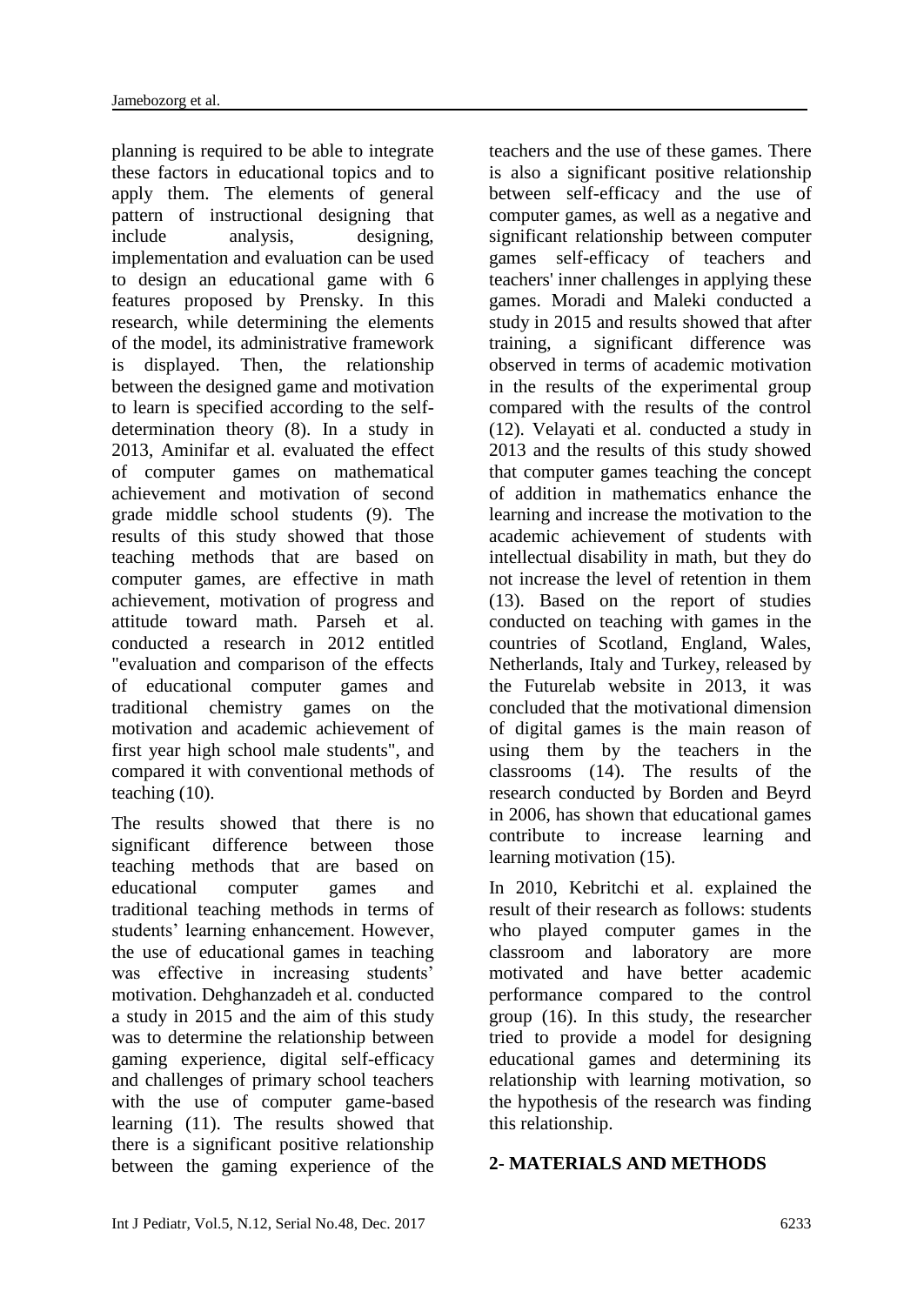### **2-1. Study design and population**

 The present study is an applied and exploratory combined qualitative and quantitative research. In the first stage using purposive sampling method, 50 instructors and subject matter experts were selected and underwent semi-structured interviews. In the second stage of the study, 100 elementary teachers of third grade primary schools were selected randomly.

# **2-2. Methods**

The research questions (What are the components of designing a computerbased educational game? How the design pattern of a computer-based educational game looks like? Responded hypothesis (There is a relationship between computerbased educational game and learning motivation) to be tested. In the first stage of the study a qualitative and deductive content analysis and in the second stage correlation coefficient method were used.

### **2-3. Measuring tools: validity and reliability**

In the first stage of the study an open ended structured questionnaire were used, and in the second stage of the study a selfmade questionnaire with the elements of instructional design and game principles was used to determine the satisfaction of player with the game designed. The format of five-level Likert scales was used for this study. The questionnaire of students' Achievement motivation with, questions was also used to collect data, based on the observation of teachers from the achievement of their students. In this study, a short form of Inventory of School Motivation (ISM, McInerney and Sinclair) (17), developed by Bohrani (1993) in Shiraz, was used (18). These questions are about the goal setting, competitiveness, tendency to work and tasks, tendency to progression, social dependence, social cooperation, fame-seeking, material

rewards questions are about powerseeking, self-esteem, and self-reliance. In general, the results of the questionnaire reliability test showed that the calculated Cronbach's alpha coefficient is equal to 0.84. Moreover, in all stages of the research, compliance with moral obligations including informed consent, confidentiality, etc. were taken into account.

### **2-4. Intervention**

At the first stage, the interviews continued until data saturation. This means that no new theme was added to the data by the interviews. Finally, components of educational computer games became clear with observations, literature review, documentation and implementation of interviews. The units of analysis in this study were word, sentence and page. The data analysis process, as open and axial coding, was conducted according to the process proposed by Graneheim and Lundman (2004) which includes (19):

- 1. Implementation of interviews immediately after each interview,
- 2. Reading the transcript for general meaning and understanding,
- 3. Determination of meaning units and primary codes,
- 4. Classification of similar primary codes into more comprehensive classes,
- 5. Determination of the content embedded in data. Finally, the researcher determined categories and subcategories by analyzing the codes and removing duplicate codes.

The final analysis was performed in the form of a clear conceptual framework which is explained below. A questionnaire was designed based on this conceptual model. Finally, the Delphi method was used for approval or disapproval of data with three sweeps for experts. Its reliability was evaluated by the Cronbach's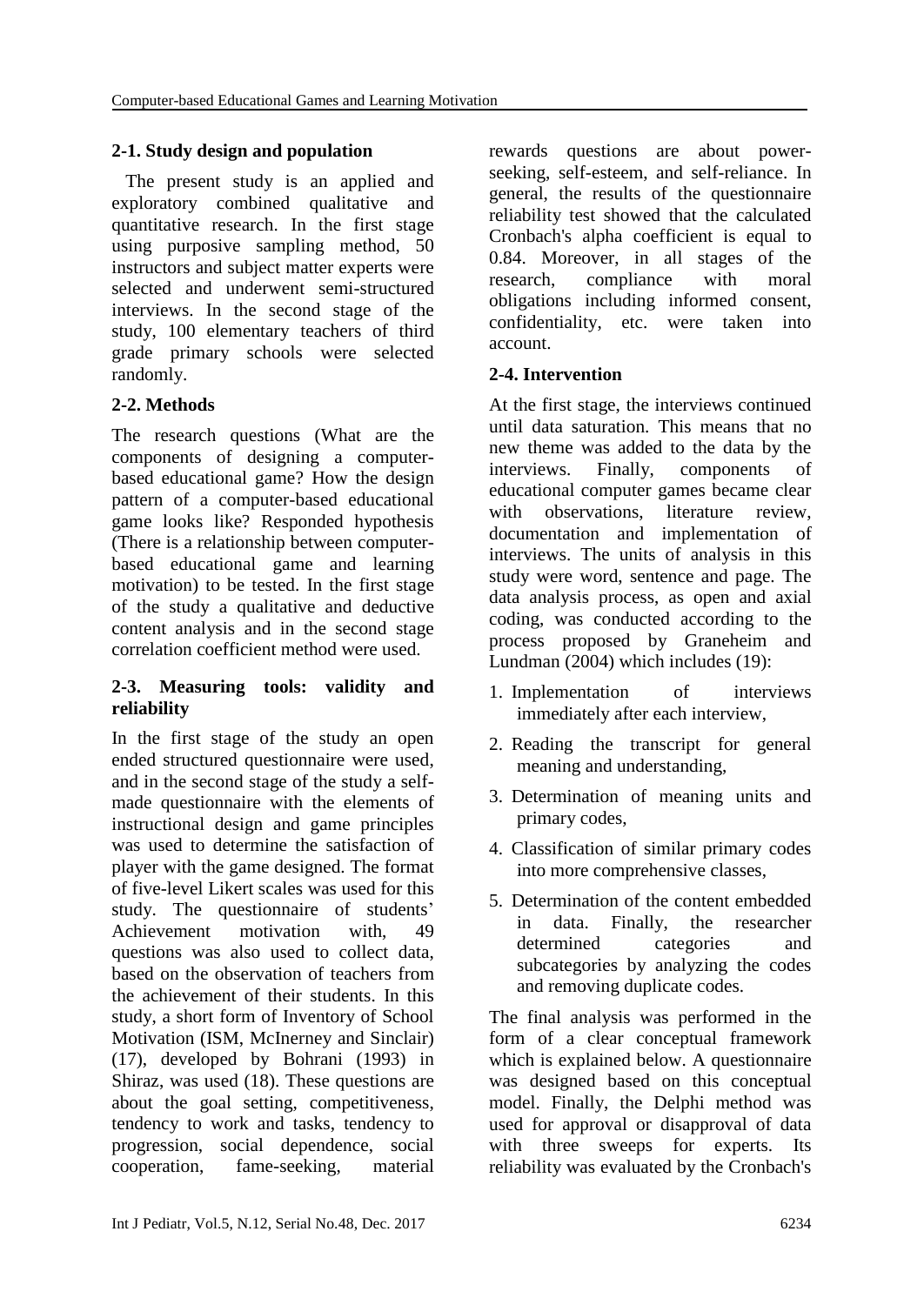alpha test using SPSS with a score of 0.80. The second stage of study was conducted using correlational quantitative method. A self-made questionnaire with educational game design and another questionnaire to determine the learning motivation were used. Reliability and validity of questionnaires were determined. The resulted data were analyzed using Pearson correlation coefficient and independent ttest.

### **2-5. Ethical consideration**

The ethical considerations necessary to satisfy the respondents were observed and they were ensured that their views will be kept confidential. Further, it was announced that inclusion of these participants in this study was absolutely voluntary, with the anonymity of the questionnaire being emphasized to ensure them that their information would be collected and kept confidentially.

#### **2-6. Inclusion and exclusion criteria**

Inclusion criteria included having a written consent on behalf of the parents in order to implement the game in the classroom. Exclusion criteria included unwillingness to participate in the study and the absence in training sessions or transfer a student from school.

### **2-7. Data Analyses**

In the first stage of the research for data analysis process, as open and axial coding, was conducted according to the process proposed by Graneheim and Lundman (2004). In the second stage of the research the resulted data were analyzed using Pearson correlation coefficient using SPSS 21.0 software.

### **3- RESULTS**

 To answer the first and second research questions("What are the components of a computer-based educational games?" and "How is the conceptual model of computer-based educational design?"),

Int J Pediatr, Vol.5, N.12, Serial No.48, Dec. 2017 6235

fifty instructors with the following characteristics were interviewed: 30% female and 70% male instructors, 20 percent of them had postdocs, 45 percent had PhD and 35 percent had master's degree. Ninety percent of them were faculty members, 10 percent were nonacademic staff, 65 percent were assistant professors, 20 percent were associate professors and 5 percent were instructors. The open encoding stage: 160 concepts (basic code) were obtained from interviews, and 296 concepts (basic code) were obtained from theoretical texts and literature. The stage of axial coding: in this stage, the concepts (common and similar codes in terms of meaning) were classified within the framework of four main components and 26 sub-components.

#### **3-1. What are the components of a computer-based educational games?**

In answering the first question of the research 15 main components were determined which are as follows: Goal setting, Competitiveness, Tendency to work, Tendency to progress and achievement, Social dependency, Social assistance, Fame seeking, Expressions of interest, Curiosity, Strengthening success, Success, The incidence of motivational behavior, Educational game.

#### **3-2. How is the conceptual model of computer-based educational design?**

Based on **Figure.1**, the conceptual model of computer-based educational game design is as follows:

### *3-2-1. First stage: Analysis*

Analysis, which includes the following components: logical and theoretical structures, the idea, forming a team and defining the role of its members, determining the start and end points, current and desired situation, determining the players, determining subject and content, technical, managerial, protective and supportive aspects, constraints.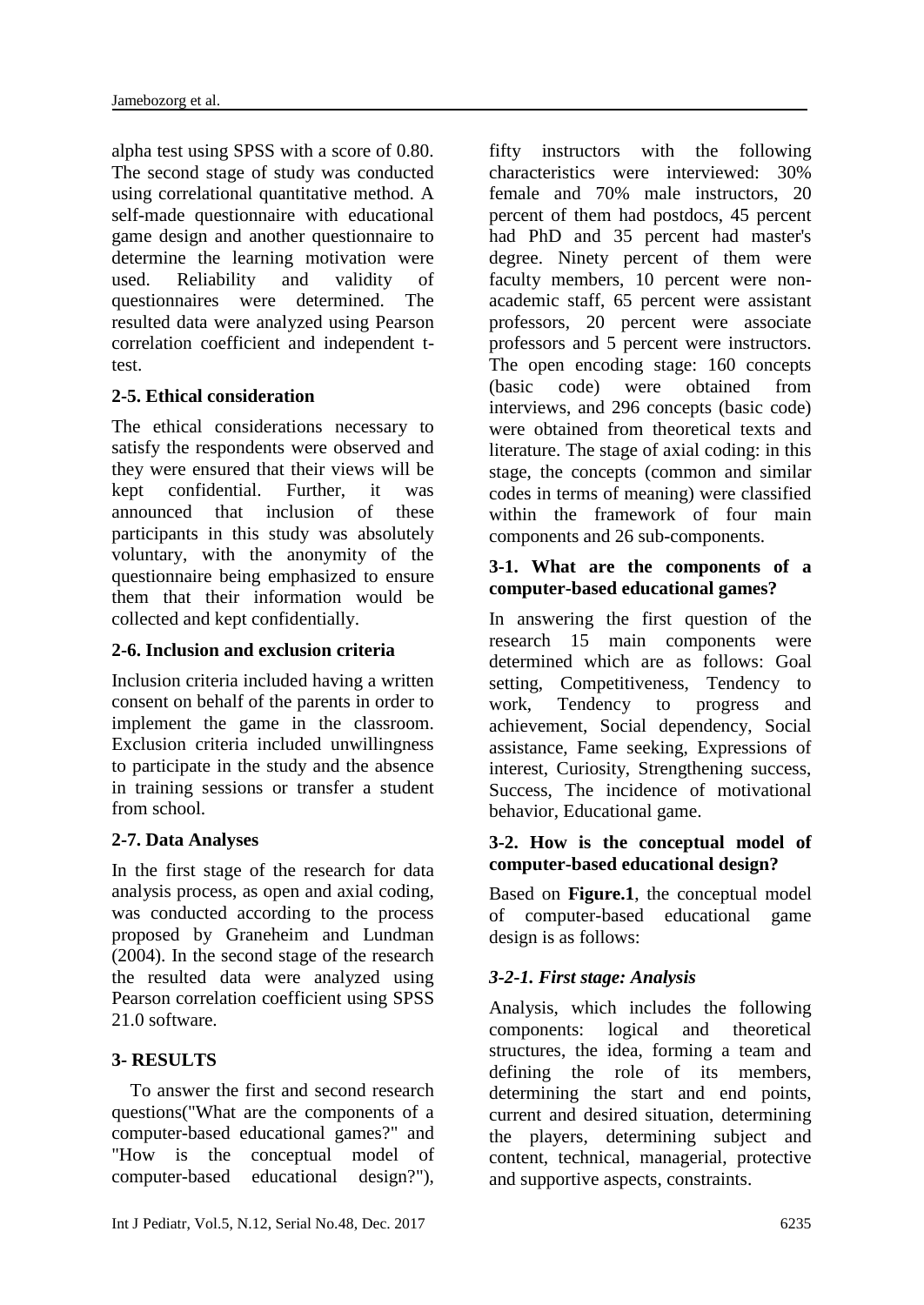### **3-2-1-1. Logical and theoretical structures**

Knowledge of scientific and theoretical foundations of educational games are prioritized to any other activity. People who want to work in this field should obtain all necessary information in the field of scientific and technical issues of educational computer games production and acquire necessary skills to do it.

# **3-2-1-2. The idea**

A new and practical idea is usually needed in order to design new educational games; otherwise, the previously designed and produced ones can be used.

### **3-2-1-3. Forming a team and defining the role of its members**

For the design and production of educational computer games, it is needed to form a team and then determine the role of each team member in completing the project. A team usually may include: Software expert, game designer, educational technologist, and an expert on the training subject.

### **3-2-1-4. Determining the start and end points**

The game designers have no standard plan for the starting point of the game development. Although they take into account the audiences in initial steps like game idea, gameplay, and technical environment of the game, adopting any of these steps as a starting point may cause different results. The project of a game often starts with an idea. The spark of an idea, its development and revealing begin eventually with the characters of the game. The ending of the game is also important, and the game should end in a way that seems rational and attractive to the player.

# **3-2-1-5. Current and desired situation**

The team must determine the current and desired situation to identify the type of changes and needs.

### **3-2-1-6. Determining the players**

Always in game design, players are responsible for most pivotal roles. All members of a game design team should always have this matter in mind in order to design a game that is so attractive to players that makes them immersed in the game. This can be achieved only by focusing on the game, such as when an avid reader is immersed in a book and experiences the love and despair of the author from deep heart, and is so focused on the book that is detached from the surrounding environment. The reader is merely placed in a fluid flow.

When a computer programmer works uninterruptedly for one week in a room and forgets to eat or sleep, the programmer is in a fluid flow. This fluid flow is a grueling yet exhilarating experience which is outside the community that is both overwhelming and realist. Game designers are interested in designing the games that are satisfactory for players. Therefore, they should always bear in mind the wishes of the players, but at the same time add educational (instructional) elements to the games and stimulants so that both the purpose of learning and the charm of the game will be maintained.

### **3-2-1-7. Determining subject and content**

Content and subjects are organized and determined as needed.

### **3-2-1-8. Technical, managerial, protective and supportive aspects**

The type of programming, the type of game designing software, the type of its platform and whether it is web-based or not, user interface, its distribution to players, and which system specifications to support are of technical points of the work. Management of the program, protection of design and production of educational games during the analysis, design, production and evaluation stages should be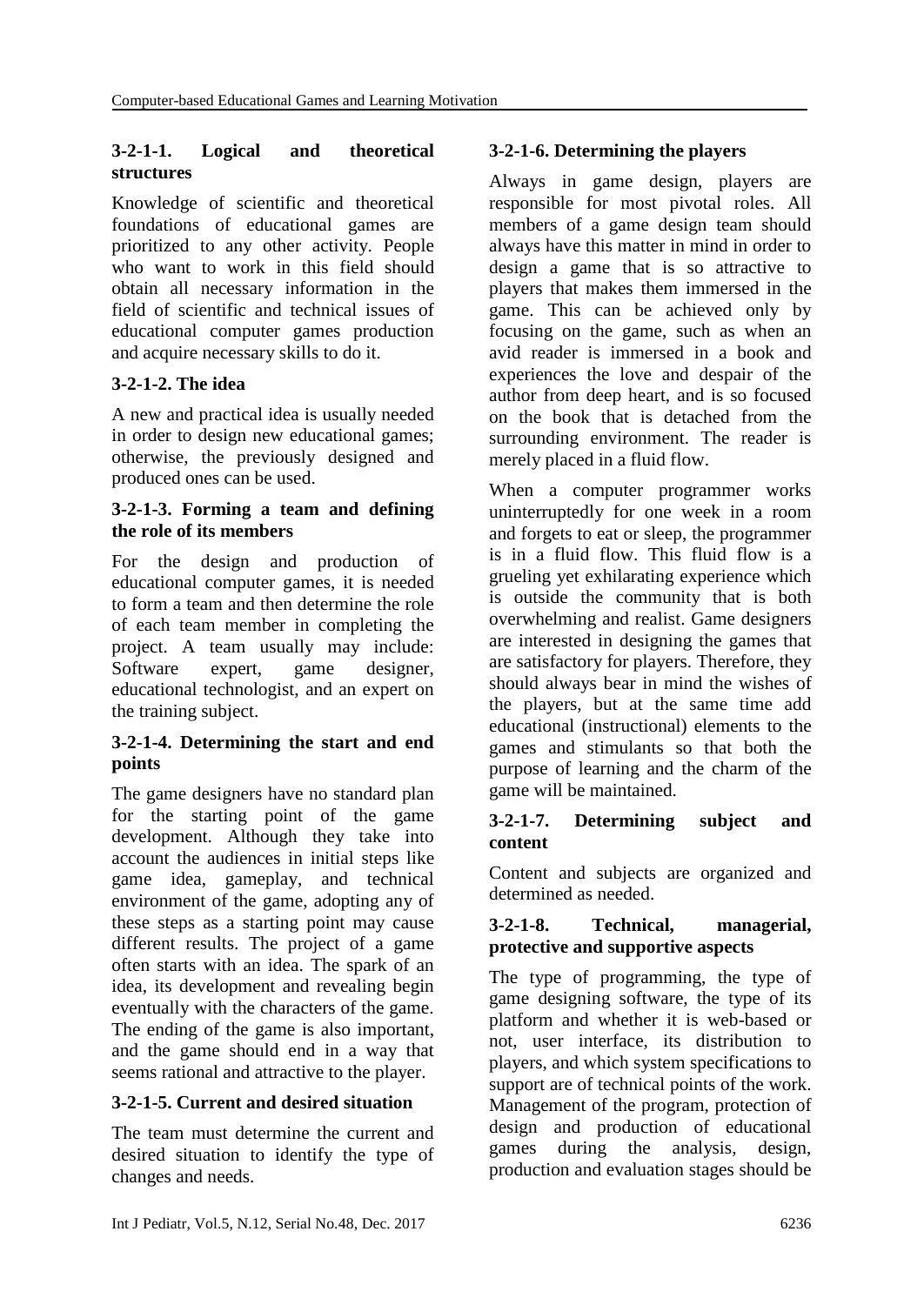identified. Also, how to fund the work should be specified and budgeted according to the viewpoints of the group members.

### **3-2-1-9. Constraints**

Financial, locational, equipment, manpower, logistic, technical and managerial constraints should be specified. Social and cultural resistance must also be considered.

# *3-2-2. Second stage: Design*

Designing which includes the following components:

Basics of the game, Instructional design principles, Principles of art, color, light and texture, Principles of cognitive psychology, Cultural and ethical principles.

### **3-2-2-1. Basics of the game**

### **3-2-2-1-1. Rules of the game**

The rules, limitations, and restrictions of the games which are required to be observed by the players, so that the player can achieve the goals using certain behaviors.

### **3-2-2-1-2. Objectives of the games**

The easiest objectives of the game are the actions taken by the player to win, which depend on the speed of the game, earning of more points, and the fact that the game should be over with more money. Although most of the game objectives are discussed apart from the rules of the game, they are determined implicitly by the law, since the players' performance should be within the framework of a set of activities prescribed by the law. The rules, whether implicit or explicit, have powerful impact on the players, since the players are limited by a collection of activities, which are in fact prescribed rules. Therefore, whether implicit or explicit, rules have a powerful influence on the players.

# **3-2-2-1-3. Results and feedback**

The aim of players is usually winning the game. The result of the game is the status of player or players at the time of completion of the game. If the game is stopped before reaching the final stage, there is no result and it has not been completed. In single-player games, the player will either win or lose. In twoplayer games, the result may be in favor of the first player, then the second player is the loser and vice versa. The result may also be a draw. Sometimes the results are very complicated.

A generally accepted standard for describing learning classification is Bloom's taxonomy of learning domain (3): 1- Knowledge, 2- Comprehension, 3- Application, 4- Analysis, and 5- Synthesis. Adding education, with any nature and level of learning, will affect the strategy of game, and the use of one or any combination of these six areas of learning will be effective in various aspects of the game plan. Feedback is a batch of data that changes the results. When a player performs an action, the game system reacts to it in a specific way, which makes the players to be able to do a process or decide to click on a page that gives clues to the players, to continue playing.

In digital games, feedback may be a color, a sound, a change in the form of the components of the game, the speed, the direction, or a discovery. In the games, the score is the increase the players' options, or an abrupt end with the appearance of the two-word phrase "Game Over". The aim of feedback in the game systems is to provide the constant news to the player about how the game is going. As a result, the player can adopt the next appropriate techniques in order to successfully achieve the goals of the game and to win.

# **3-2-2-1-4. Conflict and challenge**

Conflict or competition, and challenge or opposition, are insoluble concepts of the games. Open games do not need conflict or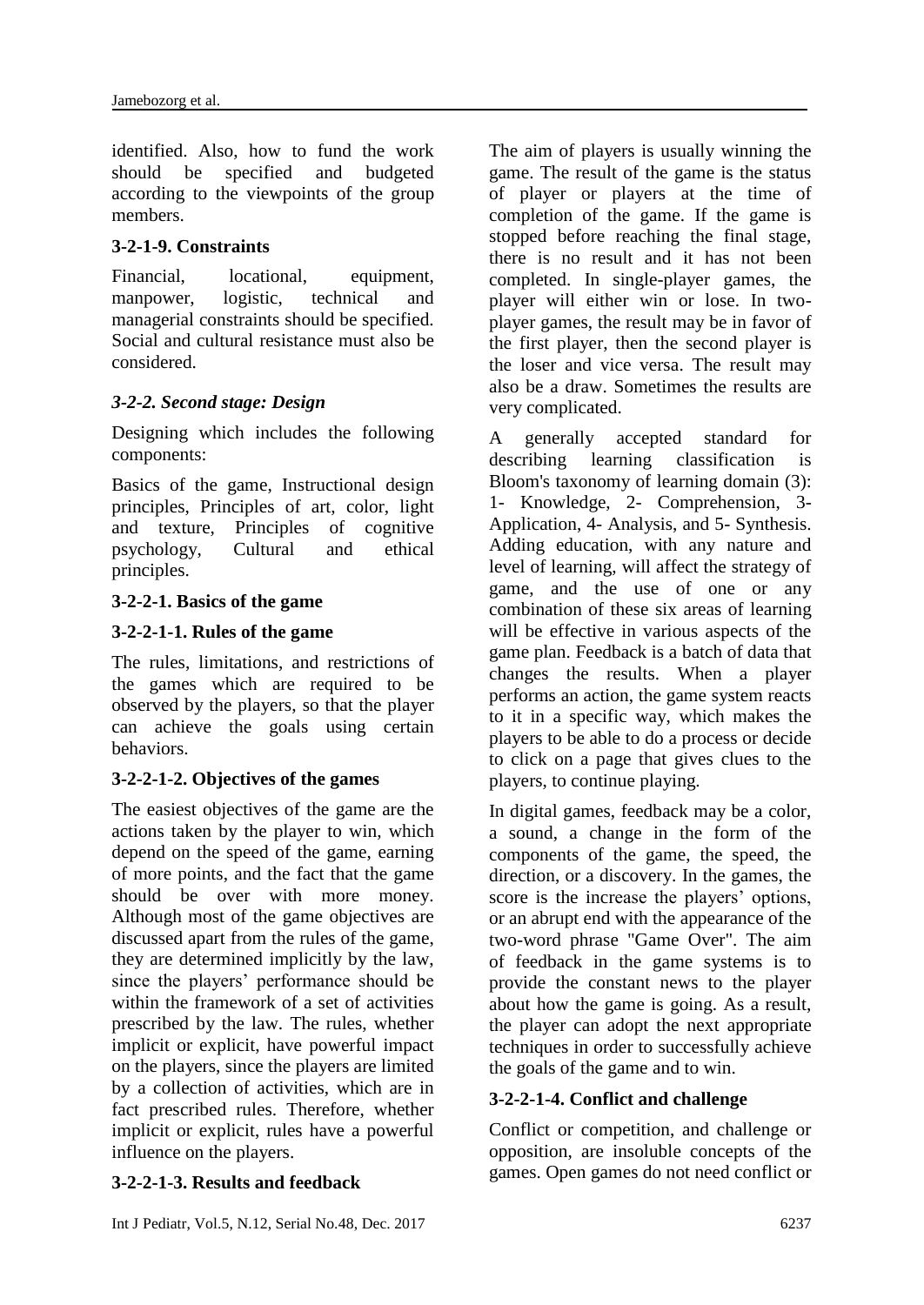competition. A fun game is not challenging. When someone turns a fun game, and continues to play in order to see how it keeps its balance, this does not imply any competition or dispute. However, if a second player is added to the process of winning the game, reaching the top level of the game would take longer than what it takes when the first player was playing. Even if the second player can reach to the level of the first player, this stage will be longer yet.

Nature of the activity of a game, which is to increase the sense of competition between the players, will change the nature of activities. Rules of the game shall be predicted to run this competition and conflict. The games should be simple and easy to learn, but acquisition of skills in playing games must be difficult. Games are required to maintain a certain level of challenge. It is necessary to adjust the difficulty level of the games during playing; but it should not be so difficult that becomes onerous for the player, and refrains from continuing.

# **3-2-2-1-5. Interaction**

All games are interactive, but the nature of interactions varies widely. Consider chess and tennis. Systems of both games provide a set of information to the player to adjust tactics and strategies. Digital modern educational games have particular interactive capabilities. Four of the interactive features of computer games that designers need to be aware of them include: Being interactive which is immediate, but not limited to, is the ability to keep and manipulate the data, the existence of complex automatic systems and the use of interactive communication. Digital games begin by entering a player to the game. Entering in the game is usually conducted by clicking on a mouse and a small set of buttons embedded on the computer keyboard; or on the playing device. Because of the ability of computers to give constant or action feedback, their product has a uniform and integrated nature; but it is not limited to the display and the sound. Computers' capacity to keep and build information, allows digital games to choose large amounts of data and place them in appropriate places throughout the game playing and display them. They even teach the players the rules during the game.

# **3-2-2-1-6. The course of the story**

Is the story of the games, as the course of a produced game that represents a theme or an objective; characters and movement of the scenes make the gaming world. Naturally, a ship or the football field must be in interaction with human, but as a game, a system is self-contained which includes all sectors and interactions that give life to them as an object.

# **3-2-2-2. Instructional design principles**

Knowing the instructional designing process and the manner of applying this process are of requirements to design educational games. Considering the instructional approaches such as behaviorism, cognitivism, constructivism, and connectivism a model can be selected based on them. In this paper, the general pattern of educational (instructional) design, including analysis, designing, implementation and production, and evaluation was used.

### **3-2-2-3. Aesthetics (Principles of art, color, light and texture)**

This part is related to the appearance and the art - video aspect of the games. It identifies what media, with what quality (such as exposure to scenes, images, animations, etc.) should be used.

# **3-2-2-4. Principles of cognitive psychology**

It is necessary to pay attention to recognition and memory capacity of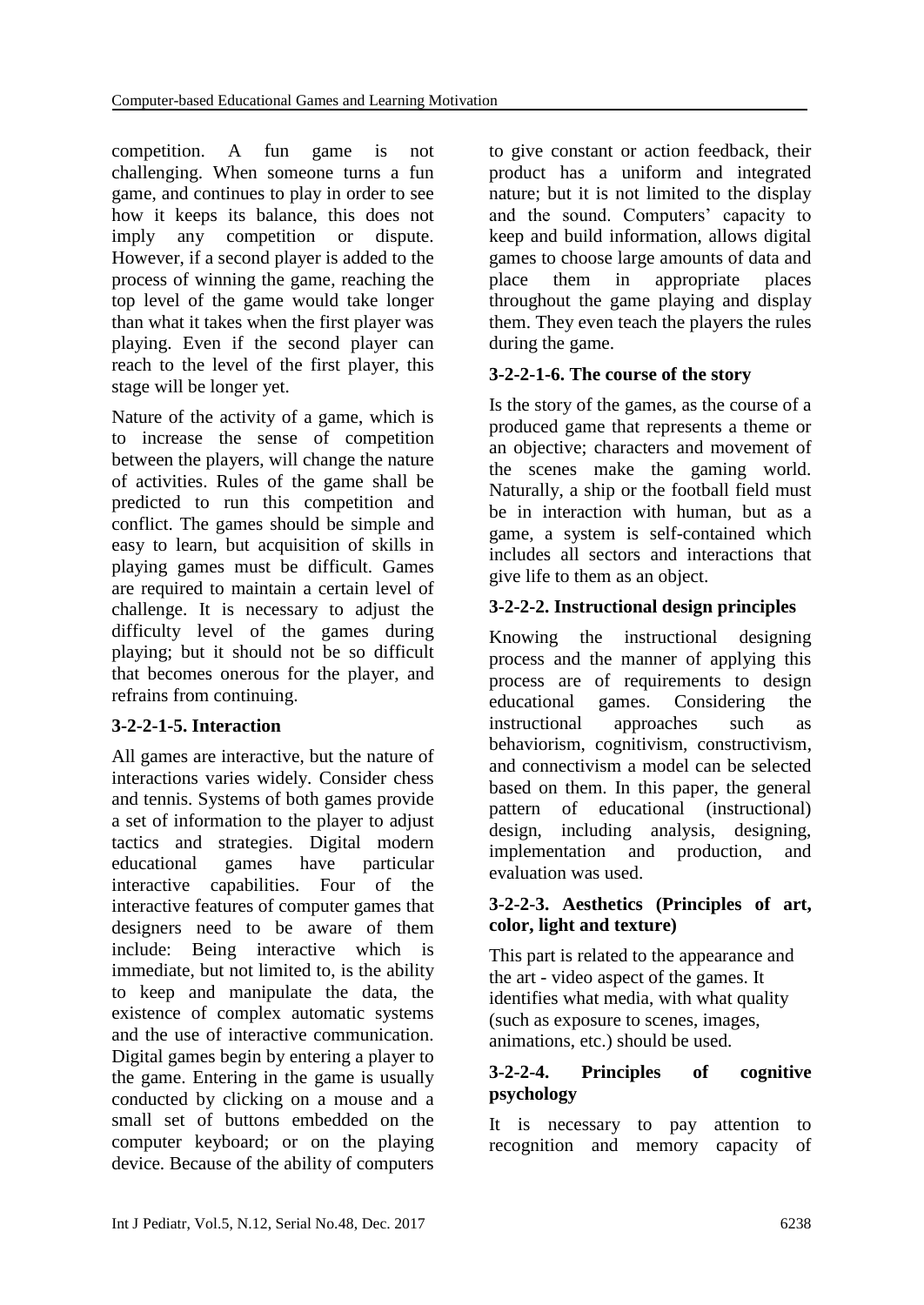individuals; and observe the necessary points for memory consolidation of issues

### **3-2-2-5. Cultural and ethical principles**

Social and cultural aspects of the game must be taken into consideration; so that they would be consistent with the societybased values.

### *3-2-3. Third stage: Implementation and Production*

Production and implementation which includes the following components: Preproduction, Initial implementation, and removal of deficiencies, Completion of documents, appropriate packaging along with instructions, Advertising, and Distribution.

### **3-2-3-1. Pre-production**

The initial production of a product shall be assessed.

### **3-2-3-2. Initial implementation and removal of deficiencies**

Pre-production version of a game must be provided to a number of target groups or players to be played by them and then its shortcomings to be identified.

### **3-2-3-3. Completion of documents**

Contracts, minutes of meetings and any other important documents are concluded and completed in the early implementation stages.

#### **3-2-3-4. Appropriate packaging along with instructions**

The packing of the game is taken into consideration in terms of the beauty of its cover and packaging design, intellectual property, how people can access to it, and the package price. Instructions for using the Games must be transparent and clear.

### **3-2-3-5. Advertising**

Virtual media and Internet could be used to promote the advertising process.

### **3-2-3-6. Distribution**

A cohesive and appropriate program should be planned for the ease of access to the product.

# *3-2-4. Fourth step: Evaluation*

Evaluation which includes the following components: Monitoring, Control, Evaluation and revision, Documentation.

### **3-2-4-1. Monitoring**

The team members can choose a director for themselves. This director can monitor the stages of analysis, designing, implementation, and production based on a proper planning.

#### **3-2-4-2. Control**

The director can plan to control and monitor every stage of the work in order to enhance their quality.

#### **3-2-4-3. Evaluation and revision**

Eventually, after the distribution of the game, the main players shall be surveyed; because it is effective in the revision of the work.

### **3-2-4-4. Documentation**

Documentation of all stages of analysis, design, implementation, production and evaluation need to be reported and documented; because it can be used in promoting and developing the games. In the second stage of the research the data required to test the research hypothesis **"**there is a relationship between designing computer-based educational games and learning motivation among elementary students**"** indicators of descriptive statistics of the scores obtained from tests of academic achievement motivation, and satisfaction of players with computerbased educational games are as follows: **Table.1** shows the results of the main research hypothesis testing showed that there is a significant relationship between academic achievement motivation and satisfaction of the educational games, since the relationship, with a correlation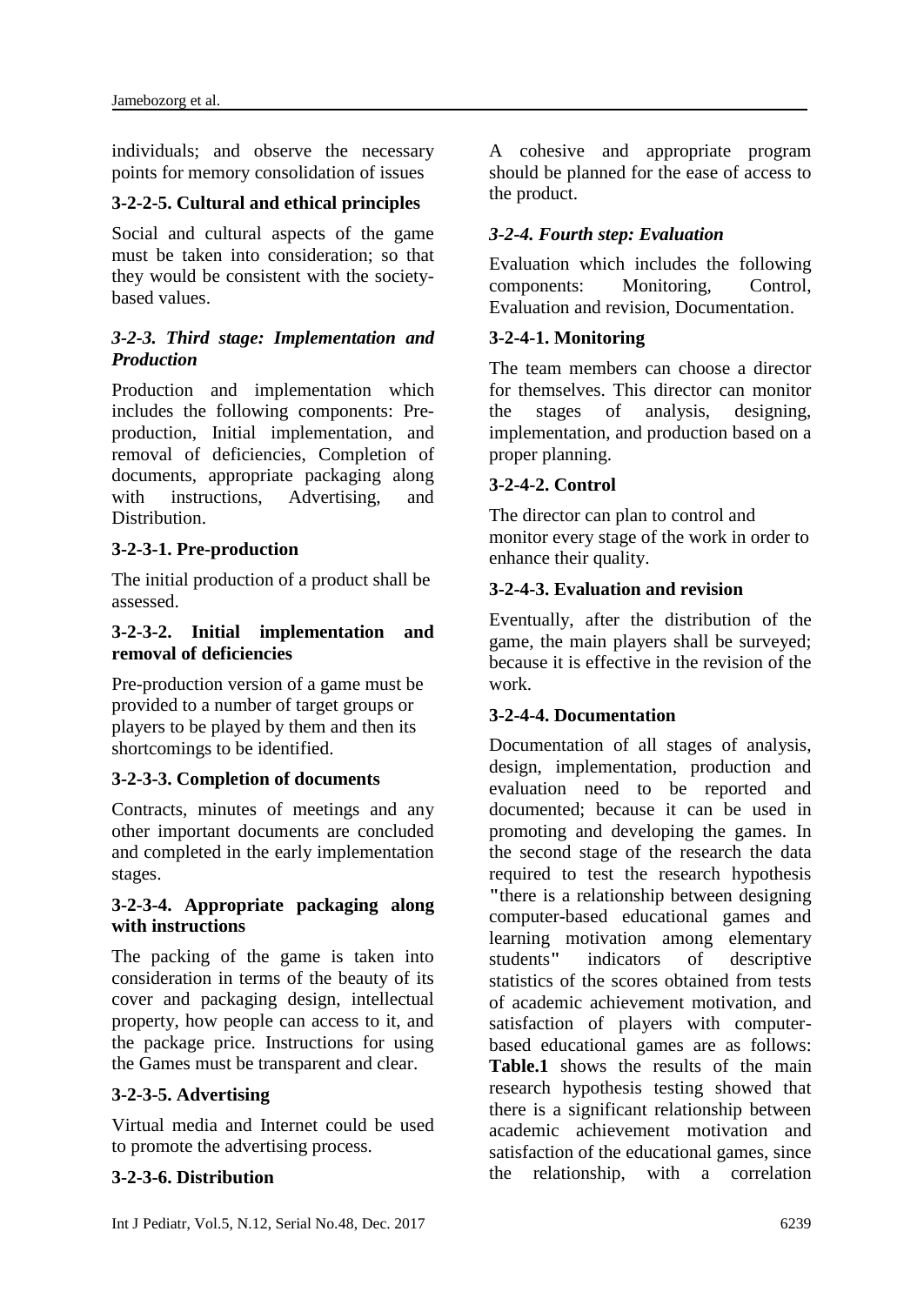coefficient of 0.85, was significant at an alpha level of 0.01. Furthermore, the findings of this table showed that among the elements, reinforcement of the success and achievement of success have the highest correlation with educational game  $(r=0.83, p=0.01)$ . The elements of powerseeking and fame-seeking are also inversely related to satisfaction of educational games. (*Please see the table in the end of paper)*

# **4- DISCUSSION**

 This study was conducted to provide a model for the design of computer-based educational games. According to **Figure.1**, the qualitative objective of the research was achieved. This model has 4 main components and 26 sub-components which a computer-based educational game designer can use. The results of the present study are consistent with the results of the study conducted by Prensky (8). (*Please see the figure in the end of paper*).

Also, as far as the use of educational games and its impact on students' motivation are concerned, the results of the present study is consistent with the result of some other studies (9-16) and showed that the use of educational games is effective on the students' motivation to learn. It seems that the attention researchers to the components of instructional design that a game was designed and implemented on the basis of them, made the students' motivation increased. The results of the research indicated that there is a relationship between the satisfaction of students in using educational games and motivation to learn. Furthermore, subcomponents of analysis in designing educational games are very important so that they affect the content in achieving educational goals. Moreover, in design stage in addition to the principles of game and principles of

3. Cooper JM. Classroom teaching skills. 7th ed. MA: Houghton Miffli; 2003.

instructional design, principles of culture and ethics should be considered carefully. Finally, the production of educational games tailored to an appropriate model in the schools and even universities is recommended.

### **4-1. Limitation of study**

Some of the students who participated in the study may have had a good experience in playing computer games but some others may not have such experience and it may have affected the motivation of the students.

# **5- CONCLUSIONS**

 With regard to the obtained results of the present study, it is better in designing educational games the components of instructional design to be considered so that in planning strategies for an active learning the students' motivation is enhanced. In answering the first question of the research 15 main components were determined and in answering the second question a conceptual model for learning environment of the games were designed which has 4 main components and 26 subcomponents as shown in figure.1.Pearson test based on the research results showed that there is a positive relationship between satisfaction of the computer games and the proposed design with the motivation of learning.

### **6- CONFLICT OF INTEREST**: None.

### **8- REFERENCES**

1. Jensen E. Brain-Based Learning: The New Paradigm of Teaching (Kindle Edition). Publisher: Corwin Press; 2008.

2. Gilavand A, Espidkar F, Gilavand M. Investigating the Impact of Schools' Open Space on Learning and Educational Achievement of Elementary Students. International Journal of Pediatrics 2016; 4(4):1663-70.

4. Seif A. New Educational Phycology. Doran Publication: Tehran; 2013. (In Persian)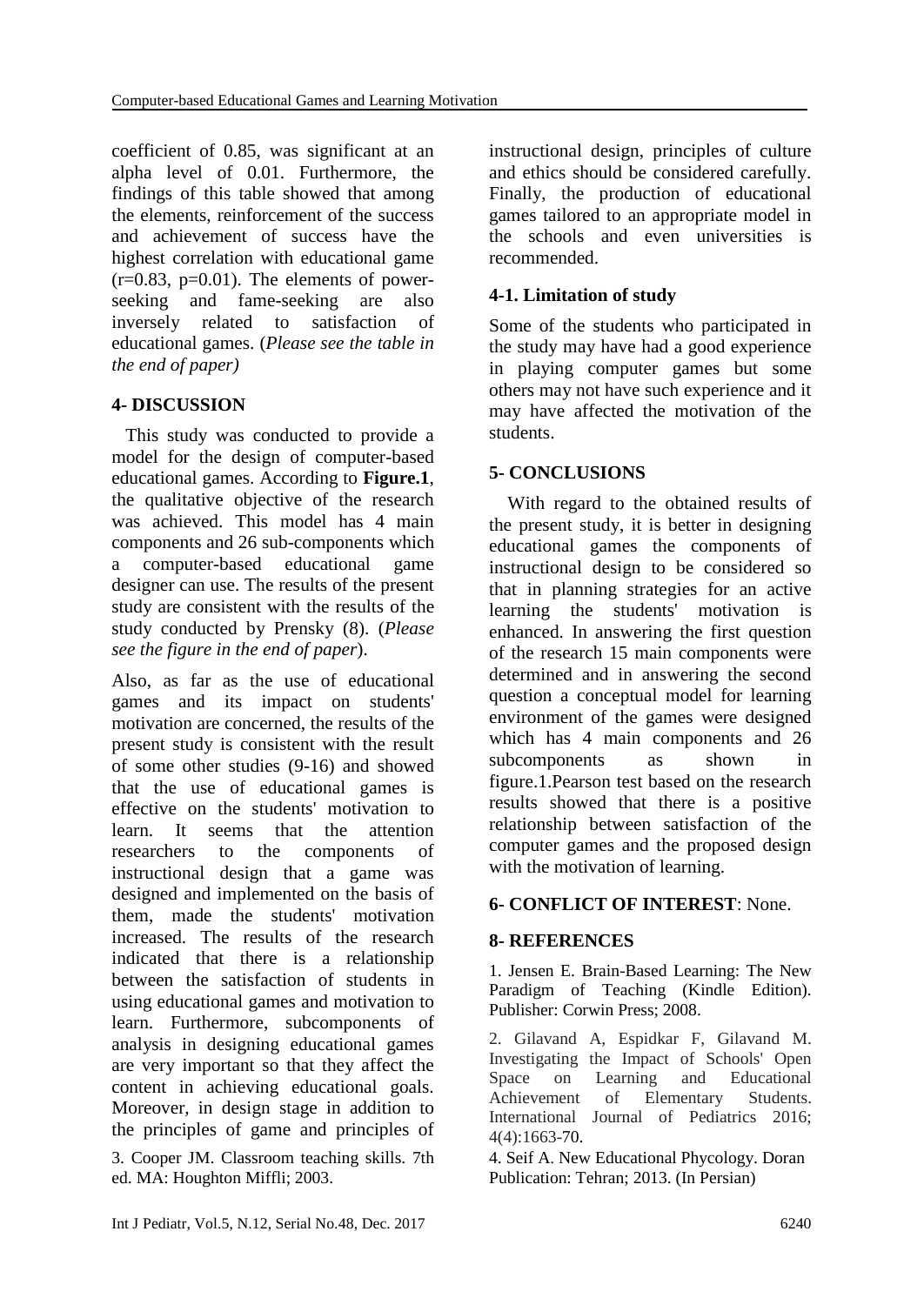5. Gilavand A, Hosseinpour M. Investigating the Impact of Educational Spaces Painted on Learning and Educational Achievement of Elementary Students in Ahvaz, Southwest of Iran. International Journal of Pediatrics 2016; 4(2):1387-96.

6. [Juan A. Moreno,](https://www.ncbi.nlm.nih.gov/pubmed/?term=Moreno%20JA%5BAuthor%5D&cauthor=true&cauthor_uid=24149389) [David González-Cutre,](https://www.ncbi.nlm.nih.gov/pubmed/?term=Gonz%26%23x000e1%3Blez-Cutre%20D%5BAuthor%5D&cauthor=true&cauthor_uid=24149389) [José Martín-Albo,](https://www.ncbi.nlm.nih.gov/pubmed/?term=Mart%26%23x000ed%3Bn-Albo%20J%5BAuthor%5D&cauthor=true&cauthor_uid=24149389) [Eduardo](https://www.ncbi.nlm.nih.gov/pubmed/?term=Cervell%26%23x000f3%3B%20E%5BAuthor%5D&cauthor=true&cauthor_uid=24149389)  [Cervelló.](https://www.ncbi.nlm.nih.gov/pubmed/?term=Cervell%26%23x000f3%3B%20E%5BAuthor%5D&cauthor=true&cauthor_uid=24149389)Motivation and Performance in Physical Education: An Experimental Test. [J](https://www.ncbi.nlm.nih.gov/pmc/articles/PMC3737955/)  [Sports Sci Med.](https://www.ncbi.nlm.nih.gov/pmc/articles/PMC3737955/) 2010; 9(1): 79–85.

7. Brown C,Luterbach K. Education for the  $21<sup>st</sup>$  century. International Journal of Applied Educational Studies 2011; 10(2): 14-32.

8. Prensky M. Students as designers and creators of educational computer games: Who else? British Journal of Educational Technology 2008; 39: 1004–19. doi:10.1111/j.1467-8535.2008.00823\_2.x

9. Aminifar E, Sedghpoor S, Bahramzadedabagh H. The effect of teaching method based on digital game on motivation and achievement of students in Math, The case of second grade guidance school. Unpublished MA dissertation, Shahid Rajaee University, 2014. (In Persian)

10. ParseMY,KaramiG,ArshadiA.To compare the efficiency of educational computer games with traditional methods and its impact on attitude and academic achievement of students in first year high school chemistry. Master's thesis ShahidRajaee University; 2012.

11. Dehghanzadeh Hossin, Ali AbadiKh, DehghanzadehHojjat. Framework designed educational computer games object at the micro level by using inductive content analysis and evaluation of its effectiveness in learning concepts. Journal of Research in learning and virtual school 2014; 4(13): 36-40. (In Persian)

12. Moradi R, Maleki H. The impact of computer games excitation school math concepts male students with learning disabilities Ryazy. Journal of Special Psychology 2015; 5(18):27-44. (In Persian)

13. Velayati E, Amir Teamuri MH. The impact of computer games on learning, retention and academic achievement motivation mental retardation. Journal: Psychology of Exceptional 2013; 9: 111-28.

14. FutureLab. Using computer games in the classroom; 2013. Available at: http://www.futurelab.org.uk/resources/docume nts/project\_reports/becta/Games\_and\_Learnin g\_survey\_analysis.pdf.

15. Burden PR, Byerd DM. Method for effective teaching (FourthEdition). Boston: Allyn and Bacon; 2006.

16. Kebritch M, Hirumi A, Bai H. The effects of modern mathematics computer games on mathematics achievement and class motivation. Computers and Education 2010; 55(2): 427–43.

17. Mac Aynrny and Synklayr Academic. Motivation Inventory ISM.1992. Available at: http://porseshname.com/?id

18. Bohrani, Mahmood. Study of academic motivation of high school students in Fars province and related factors. Journal of Social Sciences and Human Sciences, University of Shiraz 2005; 22 (4): 104-15. (In Persian)

19. Graneheim UH, Lundman B. Qualitative content analysis in nursing research: Concepts, procedures and measures to achieve trustworthiness. Nurse Education Today; 2004; 24(2):105-12.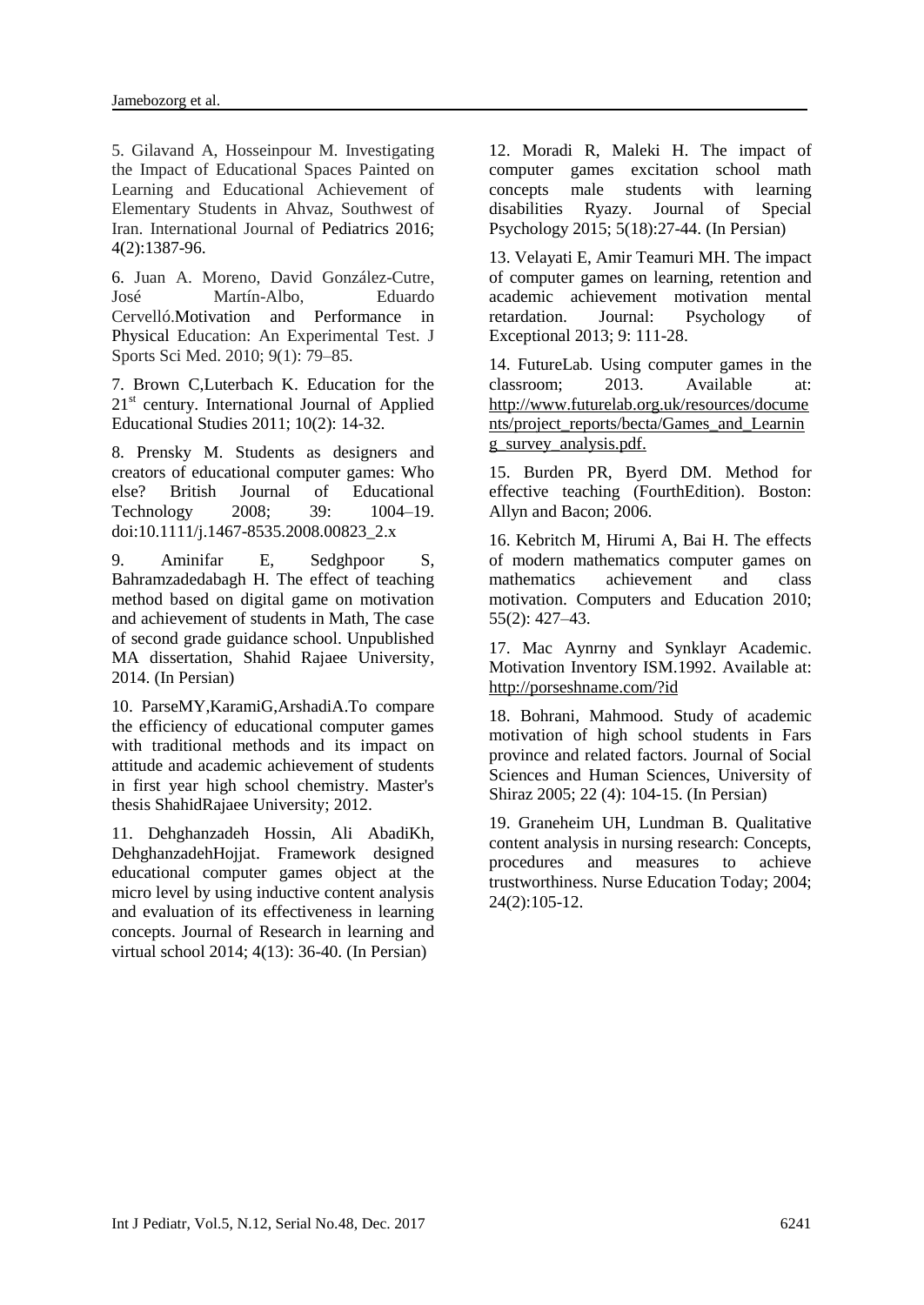#### Computer-based Educational Games and Learning Motivation

| Variables                                    | Goal setting             | Competitiveness          | Tendency to work<br>and duty | progress and<br>Tendency to<br>achievement | Social dependency        | Social assistance        | Fameseeking             | Expressions<br>interest<br>ď | Curiosity               | Strengtheningsuccess    | Success                  | The incidence of<br>motivational<br>behavior | educational games<br>Designed |
|----------------------------------------------|--------------------------|--------------------------|------------------------------|--------------------------------------------|--------------------------|--------------------------|-------------------------|------------------------------|-------------------------|-------------------------|--------------------------|----------------------------------------------|-------------------------------|
| Goal setting                                 |                          |                          |                              |                                            |                          |                          |                         |                              |                         |                         |                          |                                              |                               |
| Competitiveness                              | $r = .51$<br>$p = .001$  |                          |                              |                                            |                          |                          |                         |                              |                         |                         |                          |                                              |                               |
| Tendency to work<br>and duty                 | $r = 0.56$<br>$p = .002$ | $r = 0.46$<br>$p = .005$ |                              |                                            |                          |                          |                         |                              |                         |                         |                          |                                              |                               |
| Tendency to progress<br>and achievement      | $r = .68$<br>$p = .001$  | $r = .84$<br>$p = .003$  | $r = .69$<br>$p = .002$      |                                            |                          |                          |                         |                              |                         |                         |                          |                                              |                               |
| Social dependency                            | $r = .45$<br>$p = .002$  | $r = .53$<br>$p = .004$  | $r = .79$<br>$p = .007$      | $r = .63$<br>$p = .002$                    |                          |                          |                         |                              |                         |                         |                          |                                              |                               |
| Social assistance                            | $r = .56$<br>$p = .003$  | $r = .62$<br>$p = .001$  | $r = .63$<br>$p = .005$      | $r = .83$<br>$p = .002$                    | $r = 0.45$<br>$p = .001$ |                          |                         |                              |                         |                         |                          |                                              |                               |
| Fameseeking                                  | $r = .36$<br>$p = .005$  | $r = 0.82$<br>$p = .004$ | $r = .53$<br>$p = .001$      | $r = .73$<br>$p = .003$                    | $r = .35$<br>$p = .008$  | $r = 16$<br>$p = .006$   |                         |                              |                         |                         |                          |                                              |                               |
| Expressions of<br>interest                   | $r = 0.26$<br>$p = .001$ | $r = .68$<br>$p = .005$  | $r = .53$<br>$p = .003$      | $r = .63$<br>$p = .007$                    | $r = 0.46$<br>$p = .004$ | $r = .56$<br>$p = .004$  | $r = .62$<br>$p = .002$ | $\mathbf{1}$                 |                         |                         |                          |                                              |                               |
| Curiosity                                    | $r = .62$<br>$p = .005$  | $r = 81$<br>$p = .003$   | $r = .69$<br>$p = .002$      | $r = 72$<br>$p = .002$                     | $r = .36$<br>$p = .004$  | $r = 0.26$<br>$p = .003$ | $r = .66$<br>$p = .001$ | $r = .43$<br>$p = .002$      |                         |                         |                          |                                              |                               |
| Strengtheningsuccess                         | $r = .72$<br>$p = .003$  | $r = .62$<br>$p = .002$  | $r=.82$<br>$p = .001$        | $r = .73$<br>$p = .003$                    | $r = .66$<br>$p = .005$  | $r = .46$<br>$p = .007$  | $r=-.13$<br>$p = .006$  | $r=16$<br>$p = .002$         | $r = .17$<br>$p = .001$ | $\mathbf{1}$            |                          |                                              |                               |
| <b>Success</b>                               | $r = .83$<br>$p = .007$  | $r = .73$<br>$p = .003$  | $r = 0.86$<br>$p = .009$     | $r = .83$<br>$p = .005$                    | $r = 76$<br>$p = .003$   | $r = 76$<br>$p = .002$   | $r = -17$<br>$p = .002$ | $r = .13$<br>$p = .001$      | $r = 12$<br>$p = .002$  | $r = 83$<br>$p = .003$  | 1                        |                                              |                               |
| The incidence of<br>motivational<br>behavior | $r = .68$<br>$p = .001$  | $r = .65$<br>$p = .002$  | $r = 72$<br>$p = .003$       | $r = 76$<br>$p = .005$                     | $r = .52$<br>$p = .007$  | $r = 0.46$<br>$p = .006$ | $r = .51$<br>$p = .005$ | $r = .28$<br>$p = .007$      | $r = .45$<br>$p = .002$ | $r = .83$<br>$p = .001$ | $r = 0.78$<br>$p = .002$ |                                              |                               |
| Designed educational<br>games                | $r = .66$<br>$p = .002$  | $r = .57$<br>$p = .001$  | $r = .75$<br>$p = .001$      | $r = 74$<br>$p = .002$                     | $r = 0.76$<br>$p = .004$ | $r = .68$<br>$p = .003$  | $r = -18$<br>$p = .002$ | $r = .53$<br>$p = .004$      | $r = 16$<br>$p = .008$  | $r = 83$<br>$p = .004$  | $r = .83$<br>$p = .001$  | $r = 85$<br>$p=.001$                         | $\mathbf{1}$                  |

 **Table-1**: The results of correlation coefficient of academic achievement motivation and game satisfaction components